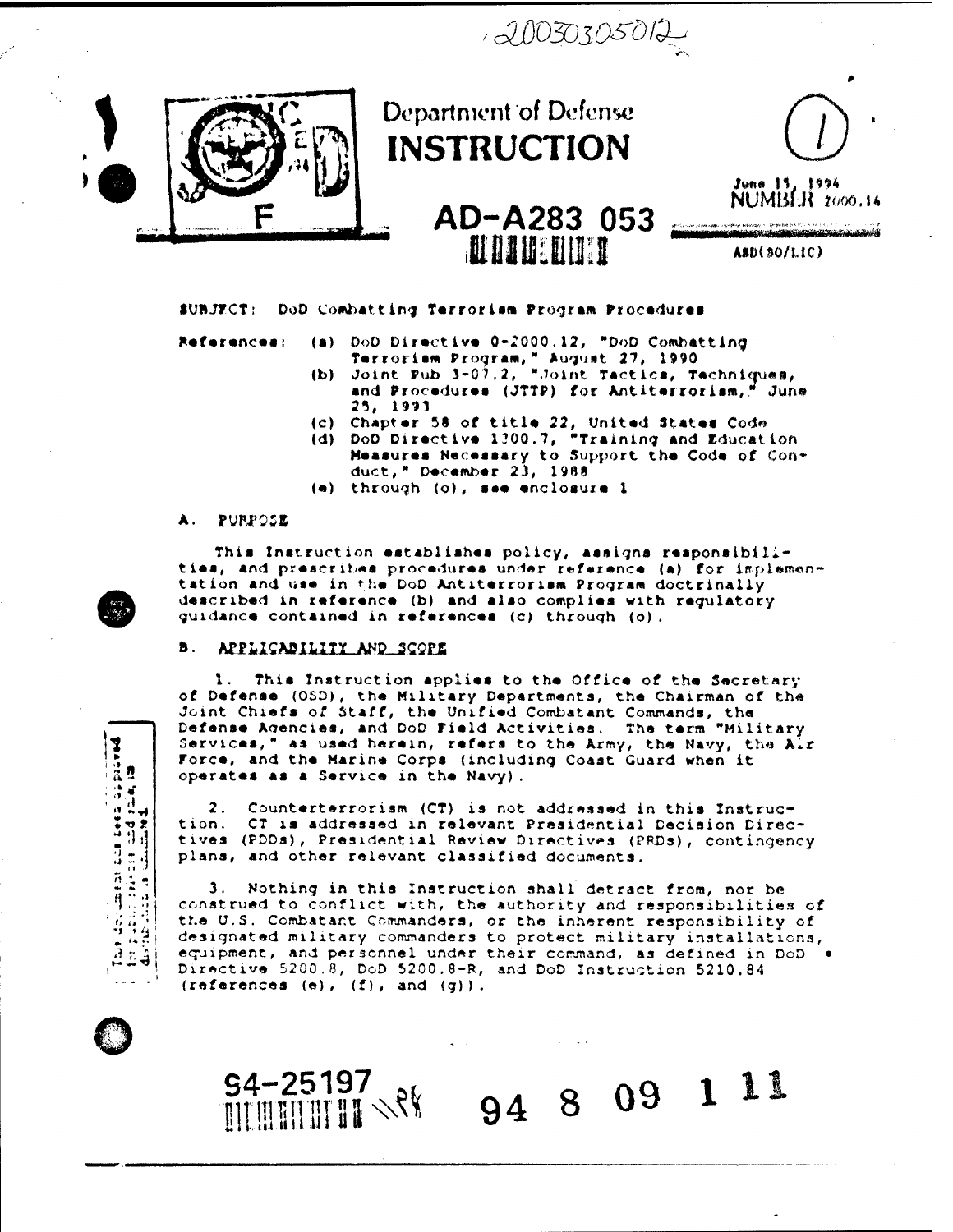## C. DEFINITIONS

1. Antiterrorism (AT). Defensive measures used to reduce the vulnerability of individuals and property to terrorist acts, to include limited response and containment by local military forces.

2. Counterterrorism (CT). Offensive measures taken to prevent, deter, and respond to terrorism.

3. Combatting Terrorism. Actions, including AT and CT, taken to oppose terrorism throughout the entire threat spectrum.

**4.** Hiah-Risk Position. Authorized personnel position (identified and recommended by appropriate authority) that because of grade, assignment, travel itinerary, or symbolic value may make personnel filling it an especially attractive or acces sible terrorist target.

**5.** Hiqh-Risk Personnel. **U.d.** personnel and their family members whose grade, assignment, travel itinerary, or symbolic value may make them an especially attractive or accessible terrorist target.

6. Terrorism. The calculated use of violence or threat of violence to inculcate fear; intended to coerce or to intimidate governments or society in the pursuit of goals that are generally political, religious, or ideological.

D. POLICY

1. It is DoD Policy to:

a. Protect DoD personnel and their families, facilities, and other material resources from terrorist acts and, in the event of a terrorist attack, to respond with properly trained, organized, and equipped personnel to terminate the incident or reduce the effects of the attack. Security forces may include local law enforcement or host nation assets to terminate or reduce the effects of the attack.

b. Provide guidance, contained in DoD Directive 1300.7 (reference **(d)),** on the conduct of DoD personnel and their families if seized by terrorists.

c. Ensure actions to combat terrorism outside the United States will comply with applicable Status of Forces Agreements (SOFAS), other international agreements, and memoranda of under standing. All reactions to incidentas of a political nature (e.g., terrorists acts against U.S. assets) in foreign countries, except those where the immediate application of force by local security forces is warranted and can terminate the incident, will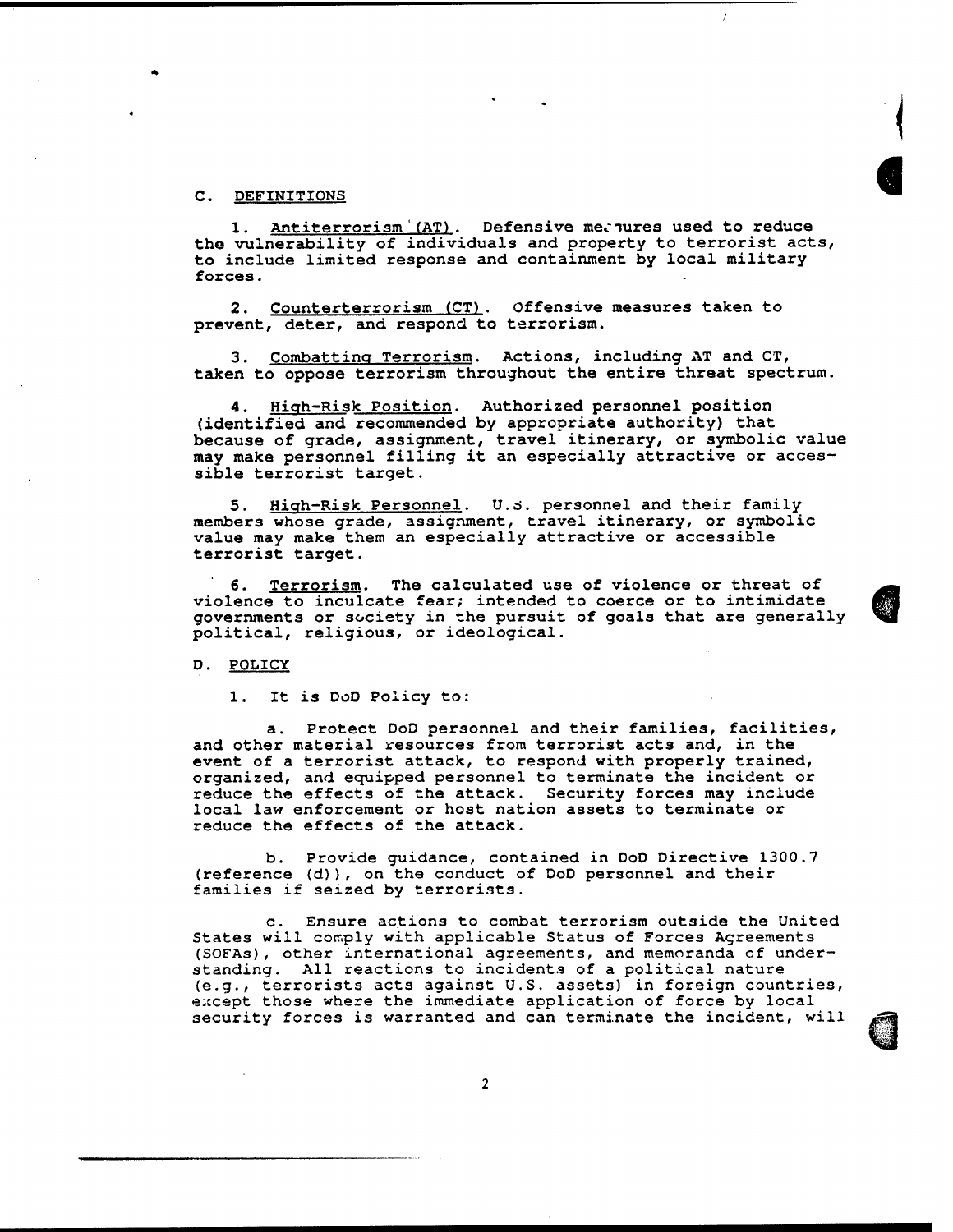be coordinated with the U.S. Embassy and the host nation, as appropriate.

**2.** Defonra attache and rocurity arrirtrnco organizations overseas and under the **U.3.** diplomatic mission shall coordinate their AT programs with the Chief of Mission and comply with Department of 3tsto rtandardr, in accordance with 22 **U.S.C.** 58 and DoD Instruction 5210.84 (references (c) and (q)).

## E. RESPONSIBILITIES

The Assistant Secretary of Defense for Special Operations and Low-Intensity Conflict shall:

**a,** Dovolop, publish, and maintain this Instruction, consistent with DoD 5025.1-M (reference  $(h)$ ), to provide guidance on protoctivo measuros that serve to reduce the vulnerability of DoD personnel and their families to terrorist acts.

b. Establish ad hoc working groups, as needed, to ana lyze, evaluate, and prepare reports on terrorist attacks against DoD assets for the purpose of determining the adequacy of current AT doctrine, policy, plans, and programs.

c. Administer and manage the DoD antiterrorism awards program.

2. The Secretaries of the Military Departments shall:

*8.* Ensure high-risk personnel and individuals assigned to high-risk positions attend the "Individual Terrorism Awareness Course," (3A-F40/011-F21, (5 days) U.S. Anny **JFK** Special Warfare Center, Ft Bragg, NC), or parent Service-approved equivalent, prior to assignment or initiation of overseas travel.

b. Provide for the designation and training of an installation or base Antiterrorism Officer (may be collateral duty). Recommended training consists of attendance at the "Conbatting Terrorism on Military Installations and/or Bases Course" (7H- F13/830-F17 (CT) (5 days) U.S. Amy Military Police School, Ft McClellan, **AL),** or parent Service-approved equivalent.

c. Provide for the designation and training of a unit or ship Antiterrorism Officer, as appropriate (e.g., when deployed to a high threat area) (may be collateral duty).

d. Implement policies and guidance consistent with this Instruction including planning, programming, and budgeting.

e. Provide for AT threat awareness and personal protec tion training and education, in basic training or in general military subjects training, for all initial entry personnel (officers and enlisted) .

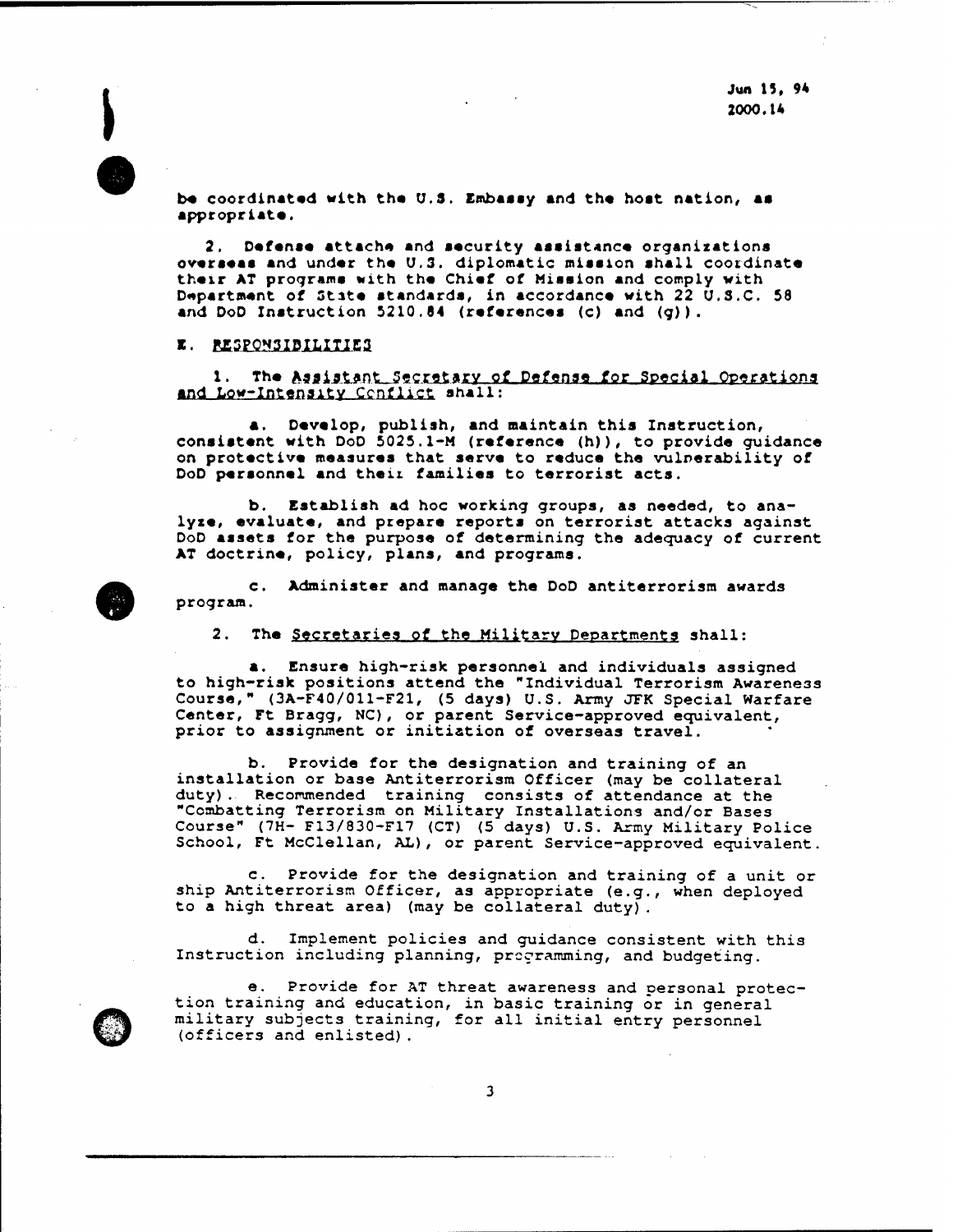f. Provide for periodic training on the terrorist threat and personnel protection principles and techniques as required by DoD Directive 0-2000.12 and DoD Directive 5240.6 (references (a) and  $(k)$  ).

g. Ensure each installation or base and/or ship has the capability to respond to a terrorist incident.

h. Ensure installations or bases and/or ships conduct operational or command post antiterrorism exercises annually.

i. Provide appropriate AT training and awareness educa tion for personnel assigned to high physical threat or potential physical threat areas (as identified by Assistant Secretary of Defense(Specia1 Operations and Low-Intensity Conflict)) at the Dynamics of International Terrorism Course; or a regional orien tation course at United States Air Force Special Operations School, Hurlburt Field, FL; or instruction by AT-trained instal lation or unit security personnel prior to permanent change of station.

j. Integrate lessons learned, using after-action reports from actual incidents and operational exercises, to correct deficiencies in doctrine, organization, training, education, budgeting, and equipment in accordance with Joint Pub 1-03.30 (reference (n) ) .

k. Ensure a capability exists to receive, evaluate from a Service perspective, and disseminate all relevant data on terrorist activities, trends, and indicators of imminent Attack.

3. The Chairman of the Joint Chiefs of Staff shall ensure joint operations and/or exercises include AT/Force Protection training and planning for forces involved.

**4.** The Commanders of the Unified Combatant Commands with territorial responsibilities shall:

a. Ensure all DoD personnel and subordinate organiza tions are implementing the provisions of this Instruction as doctrinally outlined in Joint Pub 3-07.2 (reference **(b)).** 

b. Develop and maintain an AT program in accordance with this Instruction and references (a) and **(b)**.

c. Designate a staff office to supervise, inspect, test, and report on the base antiterrorism programs within theater. At least one individual will be trained in AT procedures as described in referenee **(b)** and also in Do0 0-2000.12-H (reference (m)). Recommended training consists of attendance at the "Combatting Terrorism on Military Installations and/or Bases Course" (7H-F13/830-F17 (CT) **(5** days) U.S. Army Military Pclice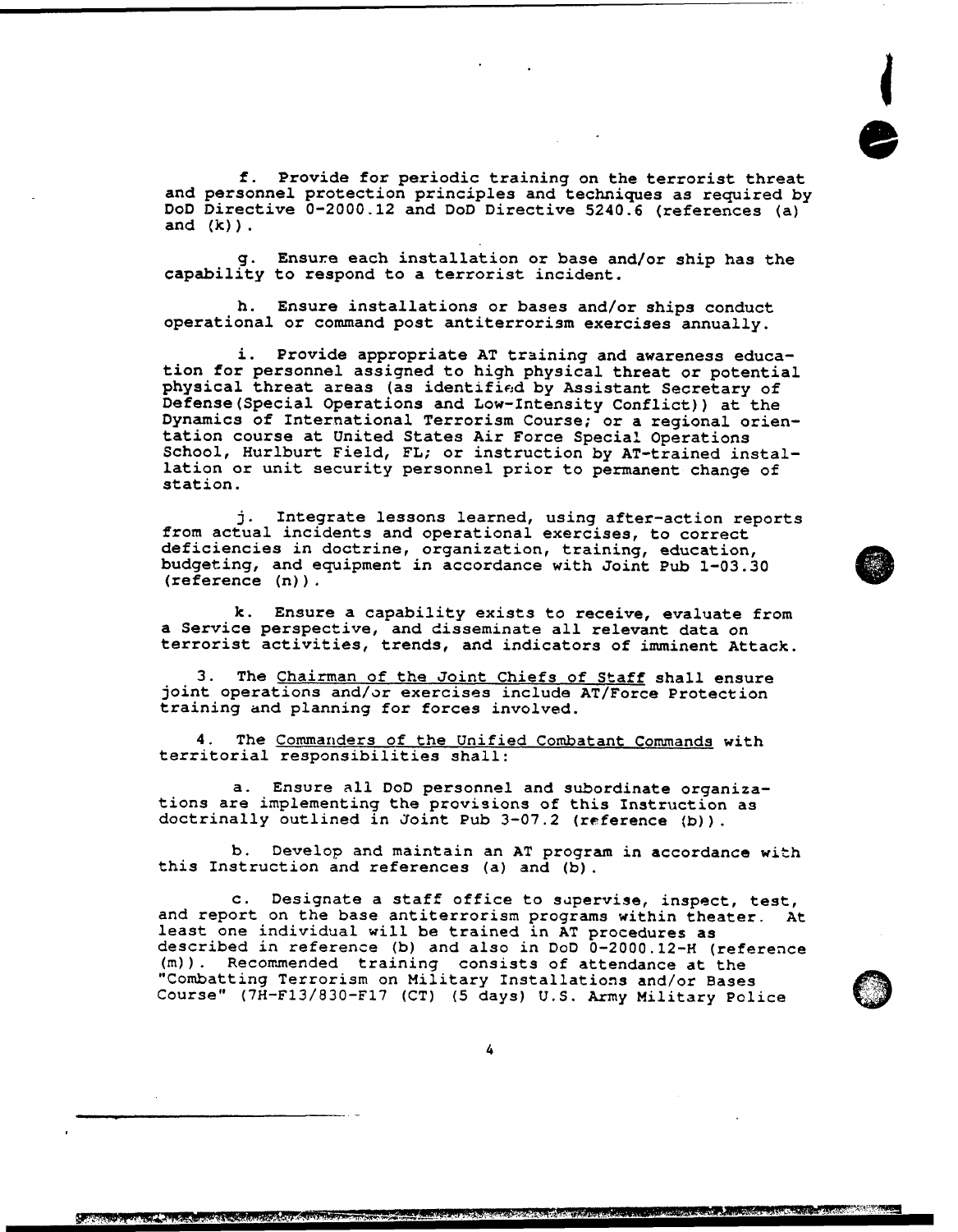School, Ft McClellan, **AL)** or parent Service-approved equivalent. When possible, this training should be accomplished prior to assuming AT responsibilities.

d. Identify high-risk positions and high-risk personnel on a continuous basis, but no less than annually. Provide this information to the component services to enable their personnel systems to provide for the requisite training prior to arrival in theater.

e. Integrate AT incidents into training scenarios for field and staff exercises.

f. Conduct field or staff training to exercise AT plans at a minimum annually.

g. Submit combatting terrorism lessons learned, using after action reports from actual incidents and operational exercises, to correct deficiencies in doctrine, organization, training, education, budgeting, and equipment in accordance with Joint Pub 1-03.30 (reference (n) ) .

h. Ensure individuals responsible for specialized AT functions (i.e., planning, intelligence, special reaction team and emergency service team, hostage negotiation, protective service, evasive driving, and AT instruction) attend appropriate DoD courses and schools listed in enclosure 2.

**5.** The Assistant Secretarv of Defense for Command. Control, Communication, and Intelliqence shall ensure that the Director, Defense Intelligence Agency, disseminates intelligenee information, including specific warning of threats against DoD personnel and their family members, facilities, and other material resources, in accordance with DoD Directive 5240.1, COD 5240.1-R, and DoD Directive 5240.6 (references (i) , **(j)**, and **;k)**) .

## <sup>F</sup>. PROCEDURES

The Military Departments and all Defense Agencies shall, where appropriate:

1. Ensure every commander, regardless of echelon or branch of Service, plans, resources, trains, erercises, and executes antiterrorism measures as discussed in Joint Pub 3-07.2, Joint Pub 5-03.2, and DoD 0-2000.12-H (references **(b)**, (I), and (m) ) .

2. Ensure that every Military Service member, DoD employee, independent contractor working for the Department of Defense, and local national hired by the Department of Defense, regardless of rank, is **made** aware of the need to maintain vigilance for possible terrorist actions and where applicable, family members understand and employ AT tactics, techniques and procedures, as

 $\mathbf{I}$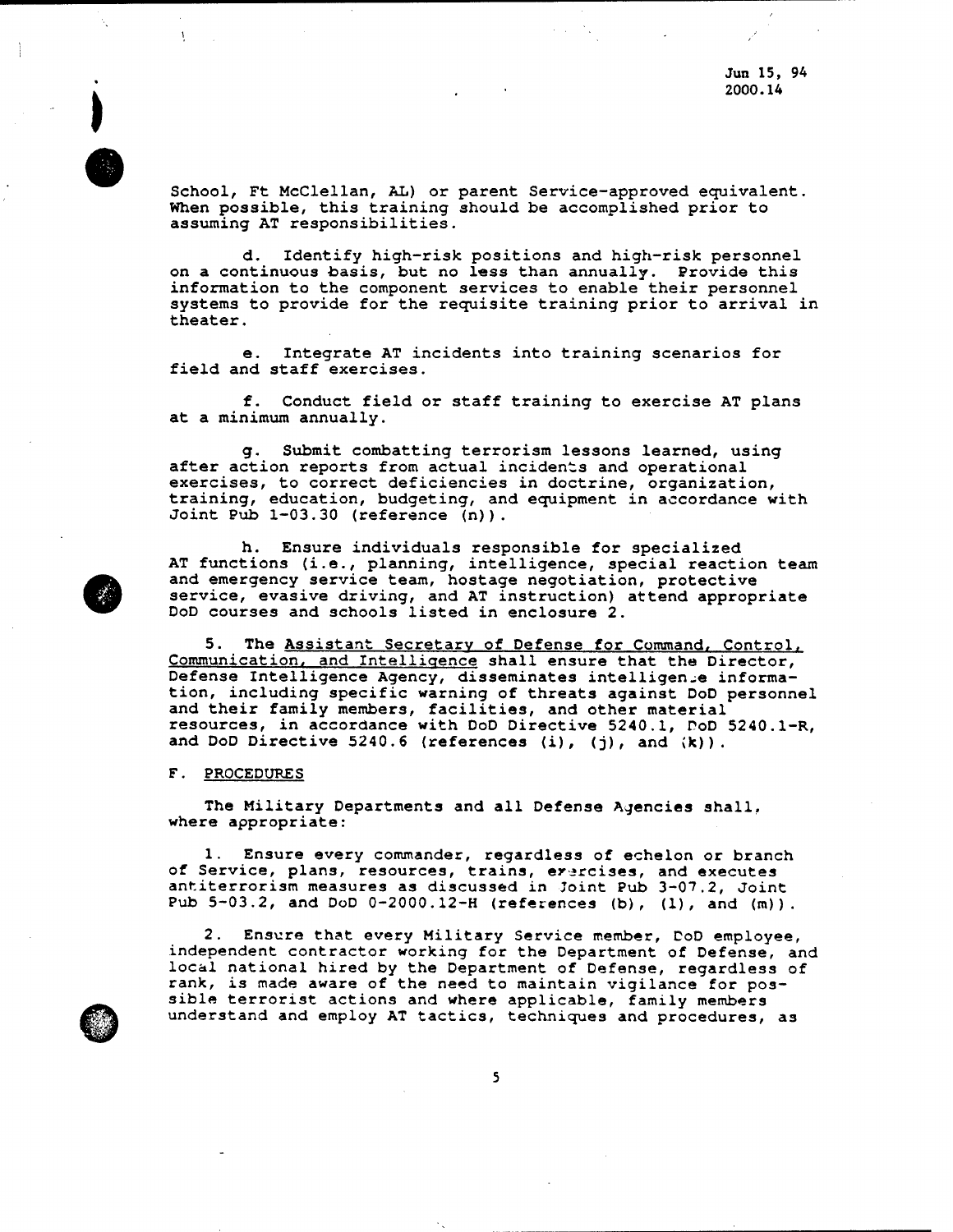**discussed in Joint Pub 3-07.2 and DoD 0-2000.12-8 (references (b) and (m)** ) .

**3. Provide technical assistance or forces when directed or** requested by the lead agency. The lead agency is the Department<br>of State for response to incidents outside the United States, the **Department of Justice for incidents within the United States, or the Federal Aviation Administration for certain aviation inci dents.** 

**G. EFFECTIVE DATE** 

**This Instruction is effective immediately.** 

H. allen Holmes

 $\mathcal{A}$ 

**R. Allen Holmes Assistant Secretary of Defense** Special Operations/Low-Intensity Conflict

**Enclosures** - **<sup>2</sup>**

 $\bar{\mathbf{v}}_i$ 

- **1. References**
- **2. DoD AT-Related Courses and Schools**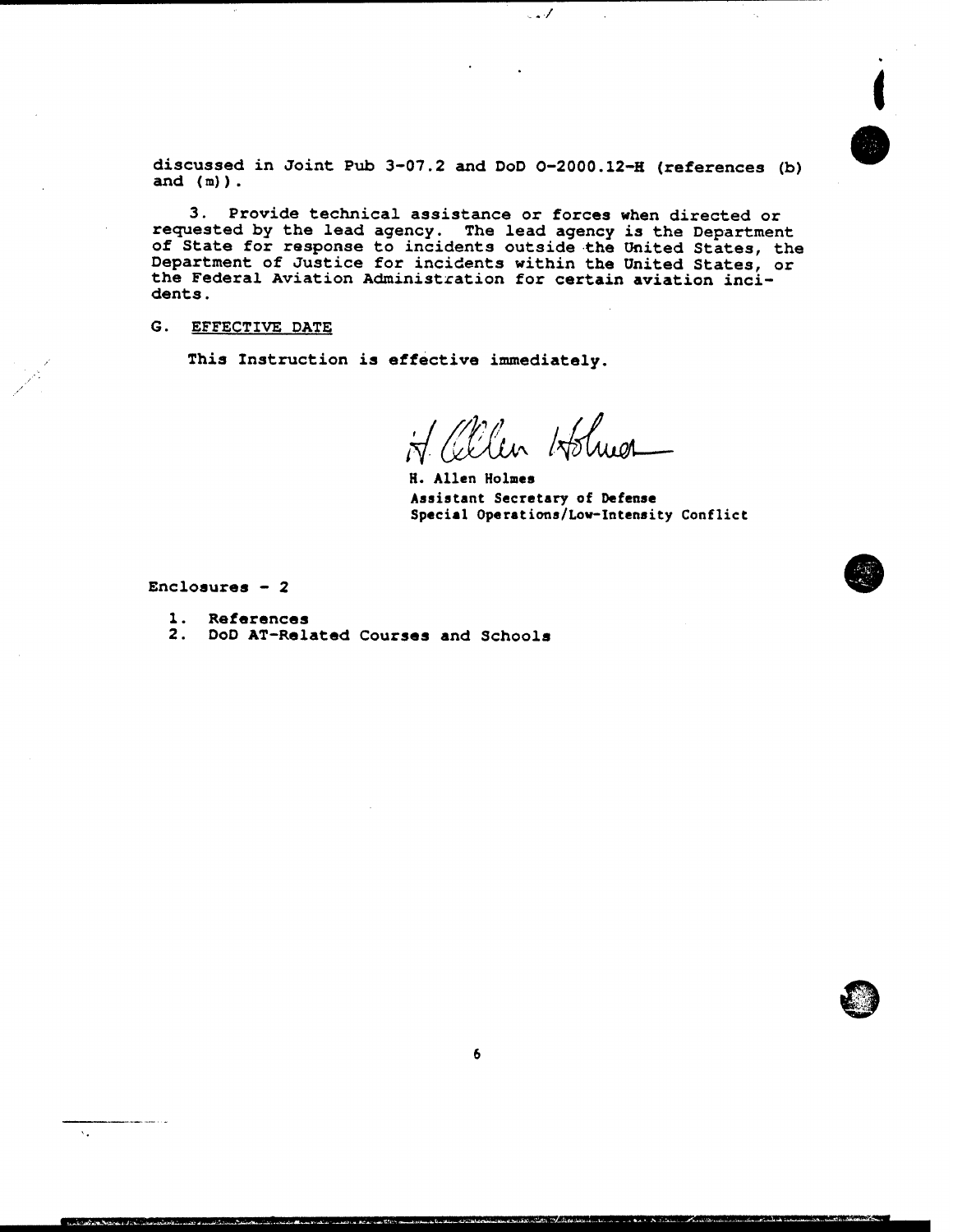# **REFERENCES, continued**

- DoD Directive 5200.8, "Security of DoD Installations and  $($ a $)$ Resources, " April 25, 1991
- DoD 5200.8-R, "Physical Security Program," May 1991, autho- $(f)$ rised by DoD Directive 5200.6, April 25, 1991
- DoD Instruction 5210.84, "Security of DoD Personnel at U.S.  $(q)$ Missions Abroad, " January 22, 1992<br>DoD 5025.1-M, "Department of Defense Directives System
- $(h)$ Procedures," December 1990, authorized by DoD Directive 5025.1, December 23, 1988
- $(1)$ DoD Directive 5240.1, "DoD Intelligence Activities," April 25, 1988
- DoD 5240.1-R, "Procedures Governing the Activities of DoD  $(5)$ Intelligence Components That Affect United States Persons," December 1982, authorized by DoD Directive 5240.1, April 25, 1988
- DoD Directive 5240.6, "Counterintelligence Awareness and  $(k)$ Briefing Program," February 26, 1986<br>Joint Pub 5-03.2, "Joint Operations Planning and Execution
- $(1)$ System Volume II Planning and Execution Formats and Guidance, " March 10, 1992
- DoD 0-2000.12-H, "Protection of DoD Personnel and Activities  $(m)$ Against Acts of Terrorism and Political Turbulence," February 19, 1993, authorized by DoD Directive 5138.3, January 4, 1988
- Joint Pub 1-03.30, "Joint After-Action Reporting System,"  $(n)$ March 15, 1991
- $(0)$ Section 1385 of title 18, United States Code

**Accesion For** u NTIS CRASI DTIC TAB  $\Omega$  $\Omega$ Unannou ced Justification. 8v. **Distributional** Availability Codes Avait and lor Dist Special

 $\tilde{\mathcal{D}}$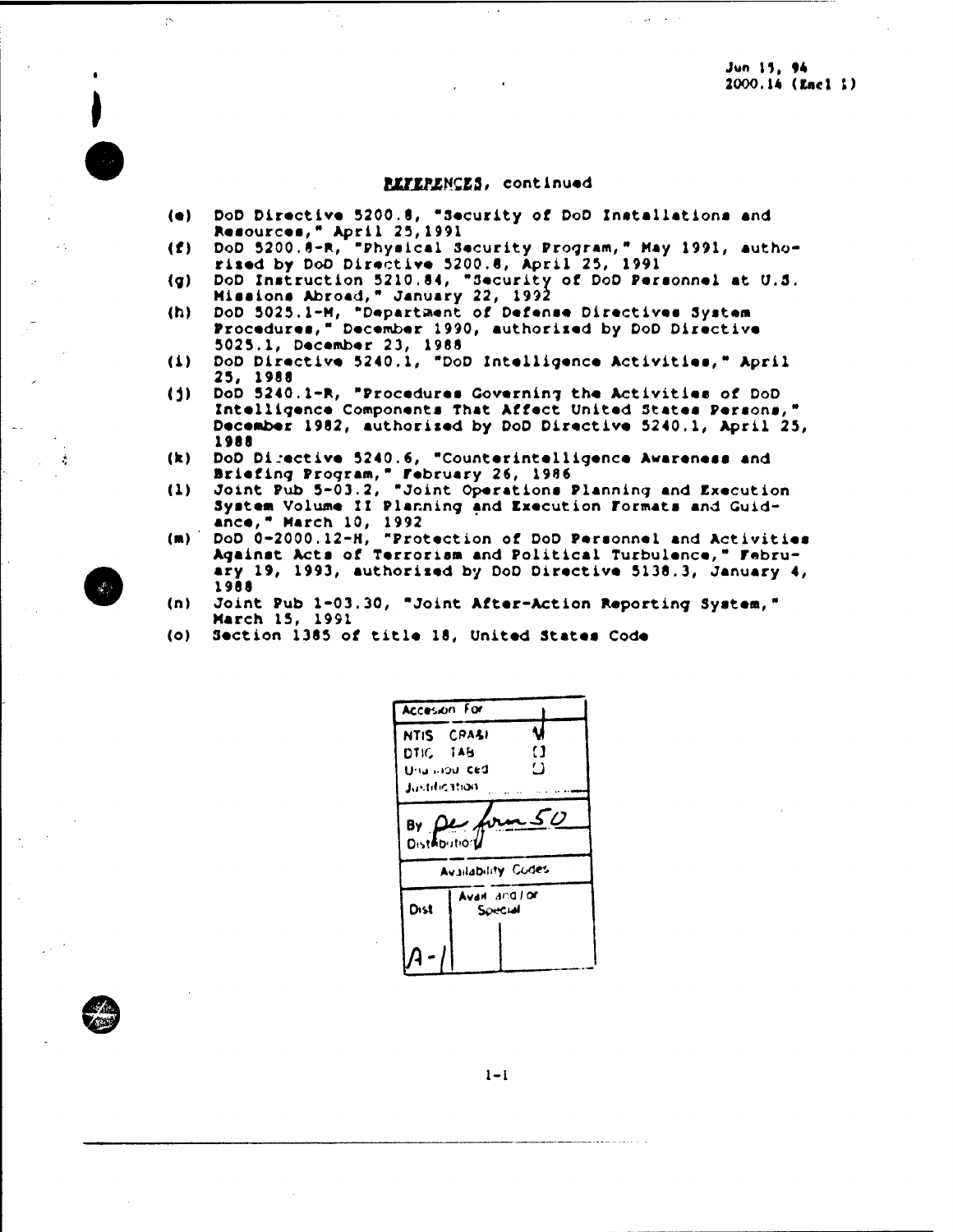*<sup>8</sup>***Jun 15, 94 2000.14 (Encl 2)** 

.

## **DOD AT-RELATED COURSES AND SCHOOLS**

**1. Antiterrorism Instructor Qualification Course. Course Number: 5K-F5/012-F30. Duration: 2 weeks. Location: USAJFKSWC, Ft Bragg, NC. Description: This course teaches personnel to present AT instruction to individuals and units. Subjects covered include terrorism and terrorist operations, indvidual pro tective measures, hostage survival techniques, and counter-surveillance techniques. Combatting Terrorism on Military Installations and/or Bases. Course Number: 7H-F13/830-F17. Duration: 5 days. Location: U.S. Army Military Police School (USAMPS), Ft McClellan, AL.** 

**Description: This course is designed to train personnel who** direct and/or organize resources and implement combatting **terrorism plans and/or procedures on military installations and/or bases. Training includes defining terrorism and** discussions on terrorist organizations, strategies, tactics capabilities, current terrorist threats to military instal**lations, legal considerations impacting upon terrorism counteraction planning and operations, installation opera tions, emergency operation centers, physical security, personal protection, and crisis management. Where signifi cant differences exist among Service policy, organization, functional job titles, or nomenclature, they will be explained in class.** 

- **3. Dynamics of International Terrorism Course. Course Number: AFSOC 14700. Duration: 4.5 days. Location: USAFSOS, Hurlburt Field, FL. Description: To provide selected military personnel and U.S. Government employees who have had no previous formal training in counterterrorism and/or AT with a basic aware ness and appreciation of the psychology, organization, techniques, operational capabilities, and threat posed by terrorist groups on an international and regional basis.** Strong emphasis will be placed on protective measures gov**ernnent personnel and their families can employ to minimize the threat.**
- **4. Evasive Driving for General Officer Drivers. Course IJumber: 7H-F23/830-F16. Duration: 3 days. Location: USAMPS, Bill Scott raceway, Summit Point, WV**  Description: Hands-on basic vehicle handling techniques to **include surveillance detection techniques, skid control,**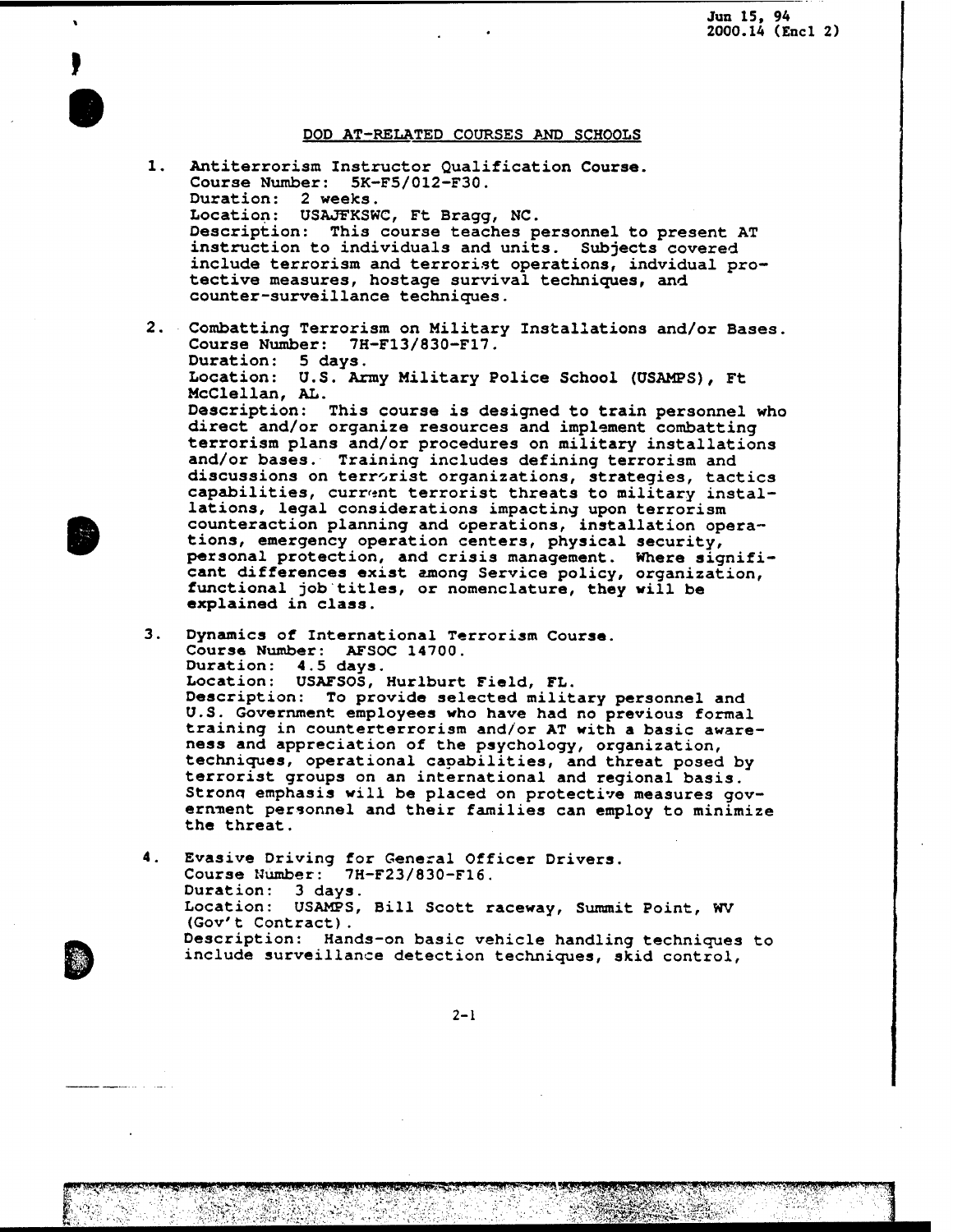normal speed handling, evasive maneuvers, ramming tech niques, and introductory aspects of terrorism. **5.** Evasive Driving for General Officers and Selected Personnel. Course Number: 1A-F3. Duration: **2.5** days. Location: USAMPS, Bill Scott Raceway, Summit Point, **WV**  Description: Hands-on basic vehicle handling techniques to include skid control, normal speed handling, evasive maneuvers, ramming techniques, introductory aspects of terrorism, and surveillance detection. 6. Hostage Negotiations Course. Course Number: 7H-F19/830-F14. Duration: 2 weeks.<br>Location: USAMPS (Gov't contract). Description: Hostage negotiation situations, principles, and tactics; hostage taker profiles, personality type iden tification and characteristics; and collection of intelli gence data to aid in resolving hostage incidents are taught. Practical exercise is given involving personality identifi cation, psychological tactics, and hostage negotiation

- Individual Terrorism Awareness Course.  $7.$ Courae Nurnber: 3A-F40/011-F21. Duration: 1 week. Location: U.S. Army John **F.** Kennedy Special Warfare Center (USAJFKSWC), Ft Bragg, NC. (USAJFKSWC), Ft Bragg, NC.<br>Description: The course is designed for personnel assigned to, or about to deploy to, a high terrorist threat position. The course teaches how to minimize individual vulnerability to terrorist identification, selection, and attack; how to react to a terrorist assault; and how to survive in a hos tage situation.
- 8. Intelligence in Combatting Terrorism. Course Number: 3C-F14/244-F8. Duration: 2 weeks. Location: U.S. Army Intelligence Center and School (USATCS), Ft Huachuca, AZ. Description: Provides the skills and knowledge of intelligence to support combatting terrorism operations and joint operations to include knowledge of terrorist movements, terrorist tactics, strategies, goals, organizations, ideolo gies, pre-incident indicators, and terrorism threat assessment techniques.
- 9. Legal Aspects of Terrorism. Course Number: SF-F43. Duration: 4.5 days.

techniques.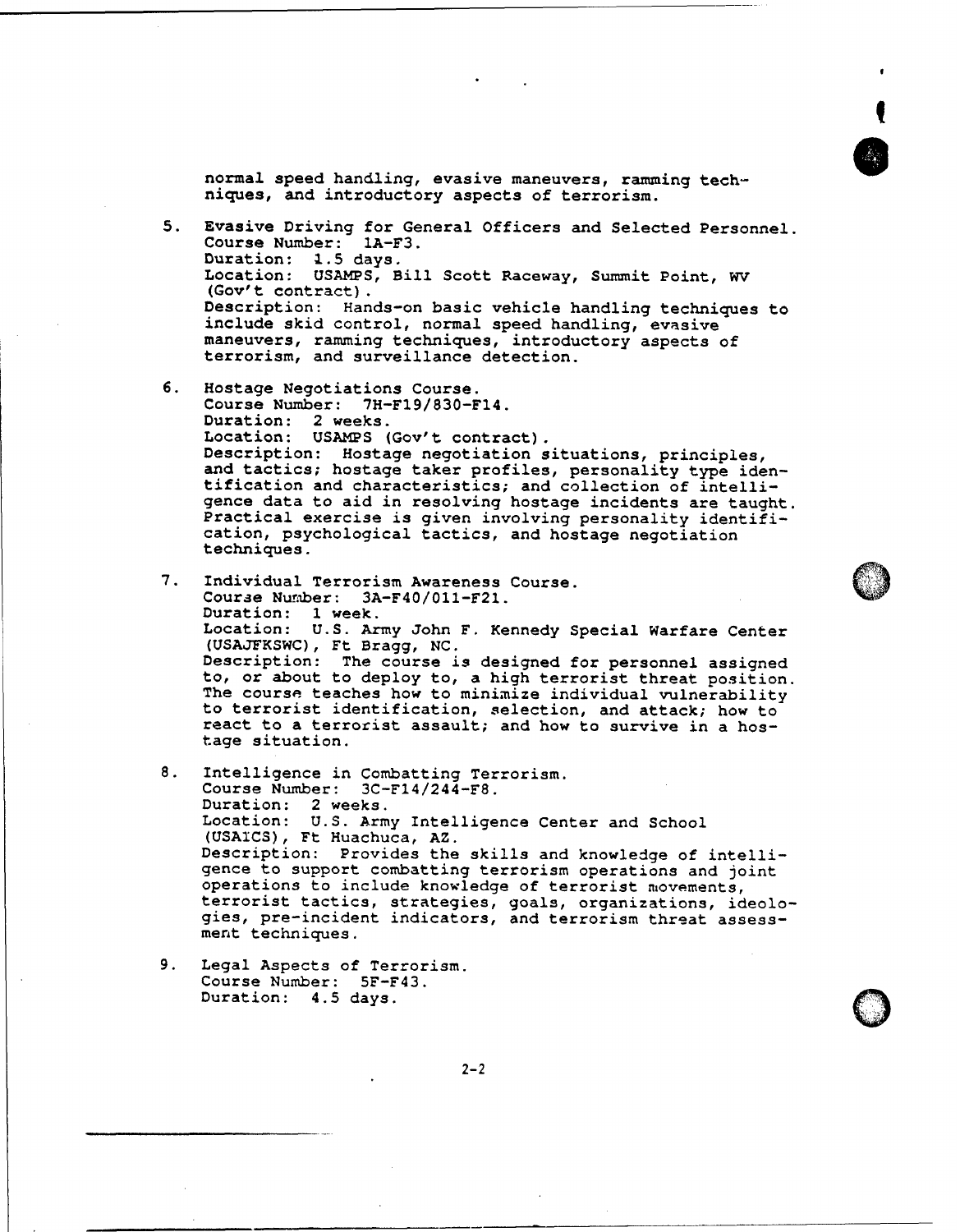

Location: U.S. Army, The Judge Advocate General's School, Charlott ?sville, VA.<br>Description: The te

The terrorism problem and measures being contemplated to counter it both within and outside the United States; relevant international law and agreements and national legis'ation in regard to terrorism; the use of force and limitations on the use of force in foreign countries; rules applicable to terrorism during armed conflict; counterterrorism authority of U.S. commanders overseas; the use of force to counter terrorism within the U.S. both on and off federal installations; the Posse Commitatus Act - 18 U.S.C.1385 (reference (o)); and relationships with non-DoD, state, and local agencies.

- 10. Regional Orientation Courses.
	- a. Africa Orientation Course. Course Number: AFSOC 15100. Duration: 4 days. Location: USAFSOS, Hurlburt Field, FL. Description: To provide perscnnel who will be assigned to Africa on a permanent change of station or temporary duty or who will work African issues at locations outside of Africa, a complete package of regional informa tion which will contribute to the individual's effec tiveness in support of U.S. interests while preparing for a rewardinq and safe tour in the region. The course provides a political, military, and cultural background, with special emphasis on threat assessment, antiterror ism training, and personal protection.
	- b. Asia-Pacific Orientation Course. Course Number: AESOC 15200. Duration: **5** days. USAFSOS, Hurlburt Field, FL. Description: To provide nontechnical, historical, cultural, religious, social, political, military, and personal security and/or antiterrorism training to personnel being assigned to or having a professional interest in Southeast and/or Northeast Asia. Course emphasis is on the Association of Southeast Asian Nations, Japan, and Korea, with class content to be weighted, when possible, to allow for specific inter ests.
	- c. Latin America Orientation Course. Course Number: AFSOC 142003. Duration: 5 days. Location: USAFSOS, Hurlburt Field, FL. Description: To provide nontechnical cultural and political information, and terrorist techniques to personnel being assigned to or having a professional